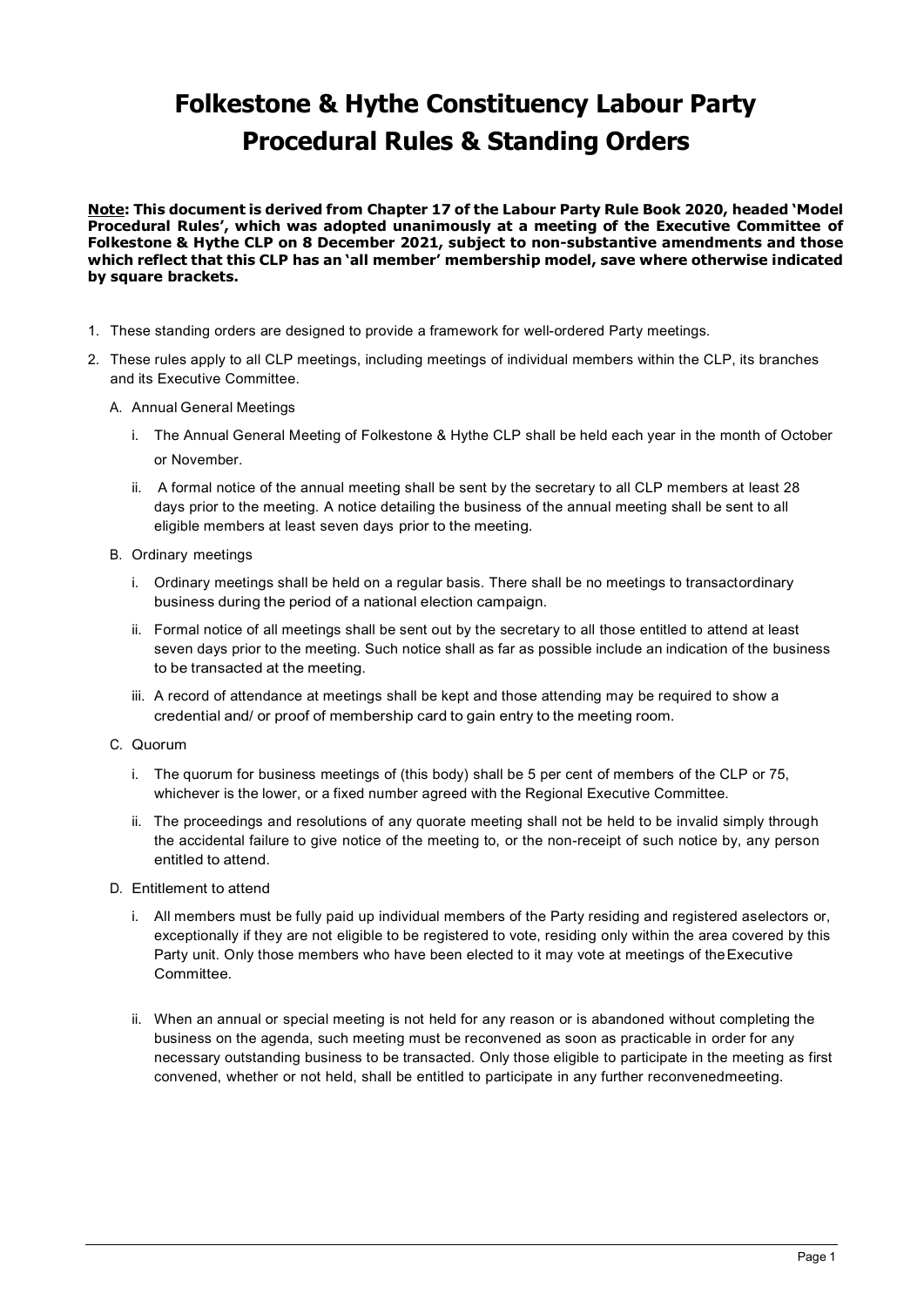- E. Chair
	- i. The elected chair of this body shall preside at all meetings, except where otherwise provided for in the rules of the CLP.
	- ii. In the absence of the chair the vice-chair shall preside and in the absence of both the secretary or other officer shall call on those present to elect a member to take the chair of the meeting. Should the office holder arrive once a member has been elected to preside in her or his place then she or he may claim, if they wish, the right to preside at the meeting once the current item of business has been disposed of.
	- iii. At the annual meeting the chair shall preside until a successor is elected, except where the chair is not a duly appointed delegate to the meeting; in which case the election of chair shall be taken as the first item on the agenda. The new chair shall take over the conduct of the meeting forthwith and proceed to the election of other officers and further business.
- F. Party business
	- i. The prime function of Party meetings is to provide delegates and members with the opportunity to participate in Party activities through social contact, political debate and policy discussion; and to establish objectives for the Party in the area for campaigning, the development of Party organisation and the promotion of links with sympathetic individuals and bodies within the wider community.
	- ii. Plans for campaigning on local issues, the development of community engagement and the strengthening of both links and communication with individual members, affiliates, supporters and community groups should be central to all business.
	- iii. The agenda of all Party meetings shall be drawn up to give due priority to the Party business highlighted above, the endorsement and introduction of new members and/ or delegates, the discussion of resolutions, Party policy items and other matters of interest to Party members and the receipt of reports from public representatives.
	- iv. Nominations for delegates and representatives to other bodies should be sought as widely from among Party members as possible. Wherever practicable, any vacancies to be filled shall be advertised to all members as they arise and any Party member who has indicated willingness to accept nomination shall be considered for any post, unless otherwise stated in the rules.
	- v. Party business shall in general have precedence at all business meetings of this body. As far as possible the officers and/ or Executive Committees should deal with routine items of correspondence, finance and reports from other Party bodies or functional officers, provided that the general meeting shall have the opportunity to question, amend and/ or ratify any recommendations put to them.
- G. Notice of motion
	- i. Original motions for the general meeting of this body shall be accepted only from members entitled to attend and participate in the meeting and must be received by the secretary in writing notless than 14 days prior to the meeting for which they are intended.
	- ii. Motions for discussion shall be made available to those entitled to attend with the notice andagenda of the relevant meeting, except for emergency motions which must be sent in writing to the secretary as soon as the nature of the emergency allows before the commencement of the meeting. Emergency business may be accepted by the majority of the meeting on the recommendation of the chair who shall interpret the term 'emergency' in a bona fide manner.
- H. Discussion of motion
	- i. No motion shall be discussed at a meeting until it has been moved and seconded. Where a motion has been submitted by a Party unit or organisation it must be moved by a delegate from that Party unit or organisation.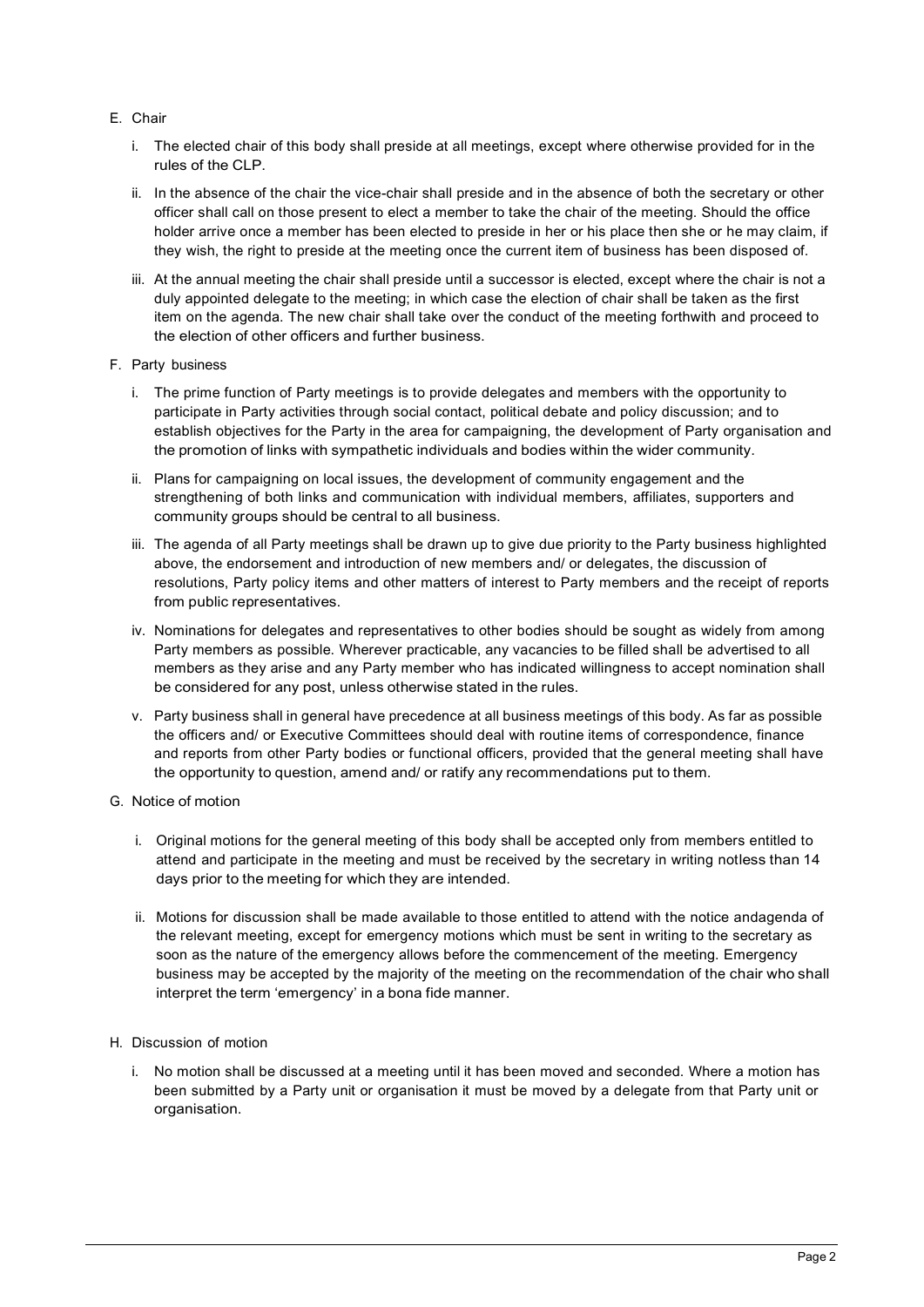- ii. Speakers shall address the chair and shall only speak once on any motion except by permission of the chair, providing that the mover of a motion or an amendment may reply to the discussion without introducing new matter for debate; such reply shall close the discussion. No speaker shall be allowed more than five minutes, unless agreed by the meeting to be 'further heard' for a specified period.
- iii. Amendments to any motion may be moved and seconded from the floor of the meeting but shall be handed to the secretary in writing. Amendments shall be taken in order with one amendment being disposed of before another is moved. If an amendment is carried, the amended resolution becomes a motion to which further amendments may be moved.
- I. Procedural motions
	- i. A motion of 'next business' shall not be taken until the mover and seconder of a motion have been heard. Any motion 'of next business', 'that the vote be taken', 'to adjourn', 'of no-confidence in the chair' shall be moved, seconded and put to the vote without discussion; after such a vote the chair need not accept a further procedural motion for a period of 20 minutes.
- J. Motion to rescind resolution
	- i. No motion to rescind a resolution of this body shall be valid within three months from the date on which the resolution was carried. Notice of rescinding motion must be given in writing and made available to those entitled to attend the relevant meeting in line with rule H above.
- K. Voting on motions
	- i. Voting shall be by show of hands except where the constitution of the Party provides for a ballot vote or where this body decides otherwise. In the event of there being an equality of votes on any matter decided by a show of hands, the chair may give a casting vote provided that s/he has not used an ordinary vote. If the chair does not wish to give a casting vote, the motion is not carried.
- L. Ballot votes
	- i. The election of officers and/ or representatives of this body shall be by secret paper eliminating ballot either in rounds or by preferential vote. The election of Executive Committee members or large delegations may be by secret paper ballot using a multiple vote where members may not cast more votes than the number of positions to be filled. Any quotas for women laid down in the Party constitution which apply to this body shall be incorporated in the arrangements for the secret ballot.
	- ii. Ballot votes shall be held at meetings to select candidates and where otherwise provided for in the Party constitution; and where requested by any member supported by at least two others.
	- iii. In the event of a tie on a secret paper ballot the chair shall not have a casting vote. Where appropriate, the ballot shall be retaken and in the event of a continual tie lots may be drawn. In a preferential ballot the tie shall be broken by establishing which candidate had the highest number of first preference votes or took the earliest lead on transfers.
- M. Chair's ruling
	- i. Any breach of or question to the rules or standing orders may be raised by a member rising to a point of order. The chair's ruling on any point arising from the rules or standing orders is final unless challenged by not less than four members; such a challenge shall be put to the meeting without discussion and shall only be carried with the support of two-thirds of the members present.
- N. Miscellaneous
	- i. [To ensure that Party meetings and events shall be conducted in a friendly and orderly manner and organised in such a way as to maximize participation from members and that no member shall be precluded from attendance because they cannot gain access to the meeting place for any reason. Harassment or intimidation of any member is unacceptable as is any form of discrimination on the basis of age, race, religion or belief, sex, gender reassignment, gender identity, sexual orientation or disability. The NEC shall from time to time, issue guidance and instructions on the conduct of meetings and guidance and instructions on the implementation of quotas for women's representation]. <sup>1</sup> Smoking is not permitted at any Party meeting.

<sup>1</sup> Amended in line with the amendments to Chapter 1, Clause VIII, s. 3 of the Constitution at 2021 Party Conference. See CAC Report 2, 26 September 2021, pages 53-54.